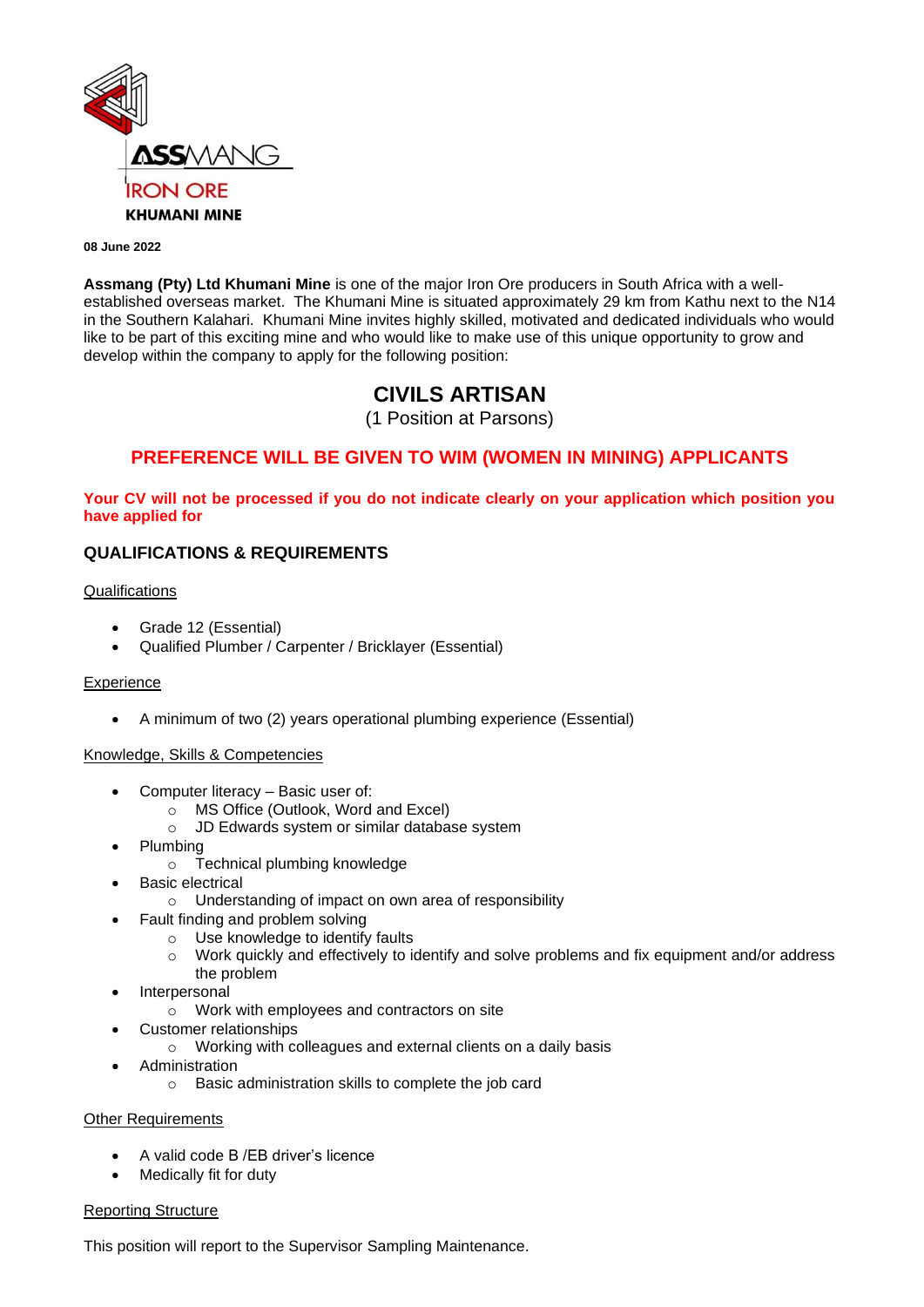## **KEY PERFORMANCE AREAS INCLUDE BUT ARE NOT LIMITED TO:**

- To conduct maintenance on all buildings and ensure all facilities are always completely useable, which includes but not limited to:
	- o Inspections and maintenance
	- o Quality control
	- o Contractor management
	- o Reporting
	- o SHERQ adherence and compliance
	- o Work Ethics

**Appointment:** Remuneration will be based on a competitive all-inclusive flexible package.

**Housing:** The Company encourages private home ownership, but the allocation thereof is subject to the rules of the iKhaya Housing Policy

The successful incumbent will be appointed subject to being certified medically fit as per the Mine Health and Safety Act 29/1996 and meeting the requirements of the Company's Code of Practice – Minimum standards of fitness to perform work at a Mine. He/she may also undergo a psychometric assessment.

The abovementioned position is **C1** on the Paterson band grading system. The successful candidate that conforms to all said requirements and experience will be appointed on this grading. Should the successful candidate not conform with all said requirements and experience but are nonetheless regarded as suitable for appointment to the position, he/she will be appointed on a lower more appropriate grading, until successful achievement of required competencies and skills.

Interested applicants are requested to submit their CV's, together with certified copies of qualifications, to:

**HR Administration Office Assmang (Pty) Ltd Khumani Mine Private Bag X503 Kathu 8446 or Fax to 086-407-0666 for Attention HR Administration or e-mail to: [applications@assmang.co.za](mailto:applications@assmang.co.za)** 

**Please make sure your curriculum vitae is in correct PDF or Word format – NO password protected / zipped or download material**

Please be advised that short listed candidates will be required to authenticate information provided in CV's.

*Applications close on: 24 June 2022*

## **NB: PLEASE ATTACH RELEVANT CERTIFICATES, QUALIFICATIONS, LICENSES, ETC TO YOUR APPLICATION**

Please note that **NO** late applications will be entertained.

**If you have not been contacted by the Company within 6 weeks after the closing date, please consider your application to be unsuccessful.**

**Correspondence will be limited to short listed candidates only.**

*Assmang (Pty) Ltd Khumani Mine is an equal opportunity employer. Appointment of successful applicants in positions will be done in line with the Employment Equity plan of the mine.* 

**Assmang (Pty) Ltd reserves the right not to make an appointment.**

## **POPIA DISCLAIMER:**

By sending your CV to the e-mail address on this advertisement you agree to:

- The processing of your personal information for recruitment purposes and sharing it with third parties for verifications.
- The exercising of your rights provided for by POPIA.
- To acknowledge that Khumani Mine will keep the record of your personal information confidential and for the specific purpose it was submitted.